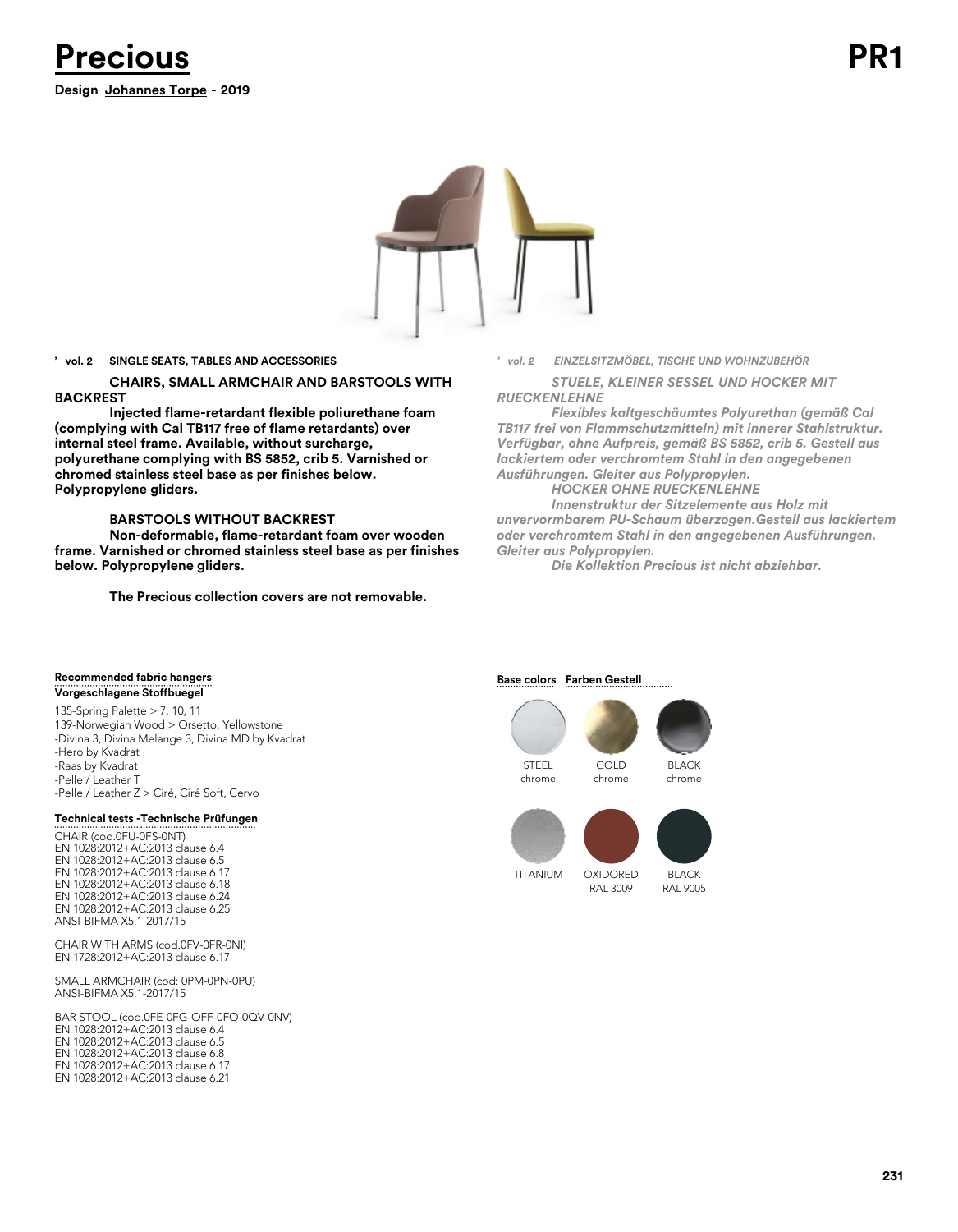# **Precious PR1**

0PM

0FE

 $0F<sub>G</sub>$ 

| <b>Chair varnished</b>                                                                                                   | Chair with arms varnished                                                                                          |
|--------------------------------------------------------------------------------------------------------------------------|--------------------------------------------------------------------------------------------------------------------|
| <b>Stuhl Gestell lackiert</b>                                                                                            | 0FU<br>Stuhl mit Armlehnen Gestell lad                                                                             |
| <b>業</b> 1,1 mt. ★ 2,1 m <sup>2</sup> → 0,2 m <sup>3</sup> ▲ 11 Kg                                                       |                                                                                                                    |
|                                                                                                                          |                                                                                                                    |
|                                                                                                                          | န္ထ                                                                                                                |
| 47                                                                                                                       | 47                                                                                                                 |
|                                                                                                                          |                                                                                                                    |
| 48                                                                                                                       | 52                                                                                                                 |
| Small armchair varnished base                                                                                            | Small armchair with arms varnis                                                                                    |
| <b>Sessel Klein Gestell lackiert</b><br><b>¥</b> 1,3 mt. ★ 2,5 m <sup>2</sup> → 0,3 m <sup>3</sup> ▲ 12,5 Kg             | <b>OFM</b><br>Sessel Klein mit Armlehnen Ge<br><b>¥</b> 1,4 mt. ★ 2,6 m <sup>2</sup> → 0,3 m <sup>3</sup> ▲ 13,5   |
|                                                                                                                          |                                                                                                                    |
|                                                                                                                          |                                                                                                                    |
|                                                                                                                          | 51                                                                                                                 |
| ដូង                                                                                                                      |                                                                                                                    |
| 56                                                                                                                       | - 57                                                                                                               |
|                                                                                                                          |                                                                                                                    |
| Bar stool low varnished without backrest<br>Barhocker tief Gestell lackiert ohne Rückenlehne                             | Bar stool low varnished<br>1A4<br><b>Barhocker tief Gestell lack.</b>                                              |
| <b>W</b> 0,6 mt. ★ 1,1 m <sup>2</sup> → 0,2 m <sup>3</sup> ▲ 10,5 Kg                                                     | <b>iii</b> 1,2 mt. ★ 2,1 m <sup>2</sup> → 0,3 m <sup>3</sup> ▲ 12,4                                                |
|                                                                                                                          |                                                                                                                    |
|                                                                                                                          | ຘ<br>49<br>S,                                                                                                      |
|                                                                                                                          | .47                                                                                                                |
| $\overline{\overline{a}}$                                                                                                | <del>ូ</del> ទ                                                                                                     |
| $\cdot$ 44 $\cdot$                                                                                                       | $\cdot$ 49 $\cdot$                                                                                                 |
| Bar stool high varnished without backrest                                                                                | Bar stool high varnished                                                                                           |
| Barhocker hoch Gestell lackiert ohne Rückenlehne<br><b>※</b> 0,6 mt. ★ 1,1 m <sup>2</sup> → 0,2 m <sup>3</sup> ▲ 10,9 Kg | <b>Barhocker hoch Gestell lackiert</b><br>1A1<br><b>¥</b> 1,2 mt. ★ 2,1 m <sup>2</sup> → 0,3 m <sup>3</sup> ▲ 12,8 |
|                                                                                                                          |                                                                                                                    |
|                                                                                                                          | <br> ื้ \$<br>                                                                                                     |
| $\frac{45}{78}$                                                                                                          | $\begin{array}{c}\n\frac{1}{2} \\ \frac{1}{2} \\ \frac{1}{2}\n\end{array}$                                         |
|                                                                                                                          |                                                                                                                    |
|                                                                                                                          | 47                                                                                                                 |

# $\overline{0}$ FV  $\sharp$  1,4 mt.  $\bigstar$  2,6 m<sup>2</sup>  $\bigcirc$  0,3 m<sup>3</sup>  $\bigcirc$  11,7 Kg .<br>『<sup>s</sup> **Chair varnished Chair with arms varnished Stuhl Gestell lackiert Stuhl mit Armlehnen Gestell lackiert**



# **Small armchair varnished base Small armchair with arms varnished base**

| 1,4 mt. $\star$ 2,6 m <sup>2</sup> $\star$ 0,3 m <sup>3</sup> $\star$ 13,5 Kg |  |
|-------------------------------------------------------------------------------|--|
|                                                                               |  |



# **Bar stool low varnished without backrest Bar stool low varnished**

1,2 mt.  $\angle$  2,1 m<sup>2</sup>  $\angle$  0,3 m<sup>3</sup>  $\angle$  12,4 Kg **Barhocker tief Gestell lackiert ohne Rückenlehne Barhocker tief Gestell lack.**



## **Bar stool high varnished without backrest Bar stool high varnished**

| <b>Barhocker hoch Gestell lackiert</b> |
|----------------------------------------|
|                                        |

 $\frac{1}{2}$  1,2 mt.  $\sum_{ }$  2,1 m<sup>2</sup>  $\bigoplus$  0,3 m<sup>3</sup>  $\sum_{ }$  12,8 Kg

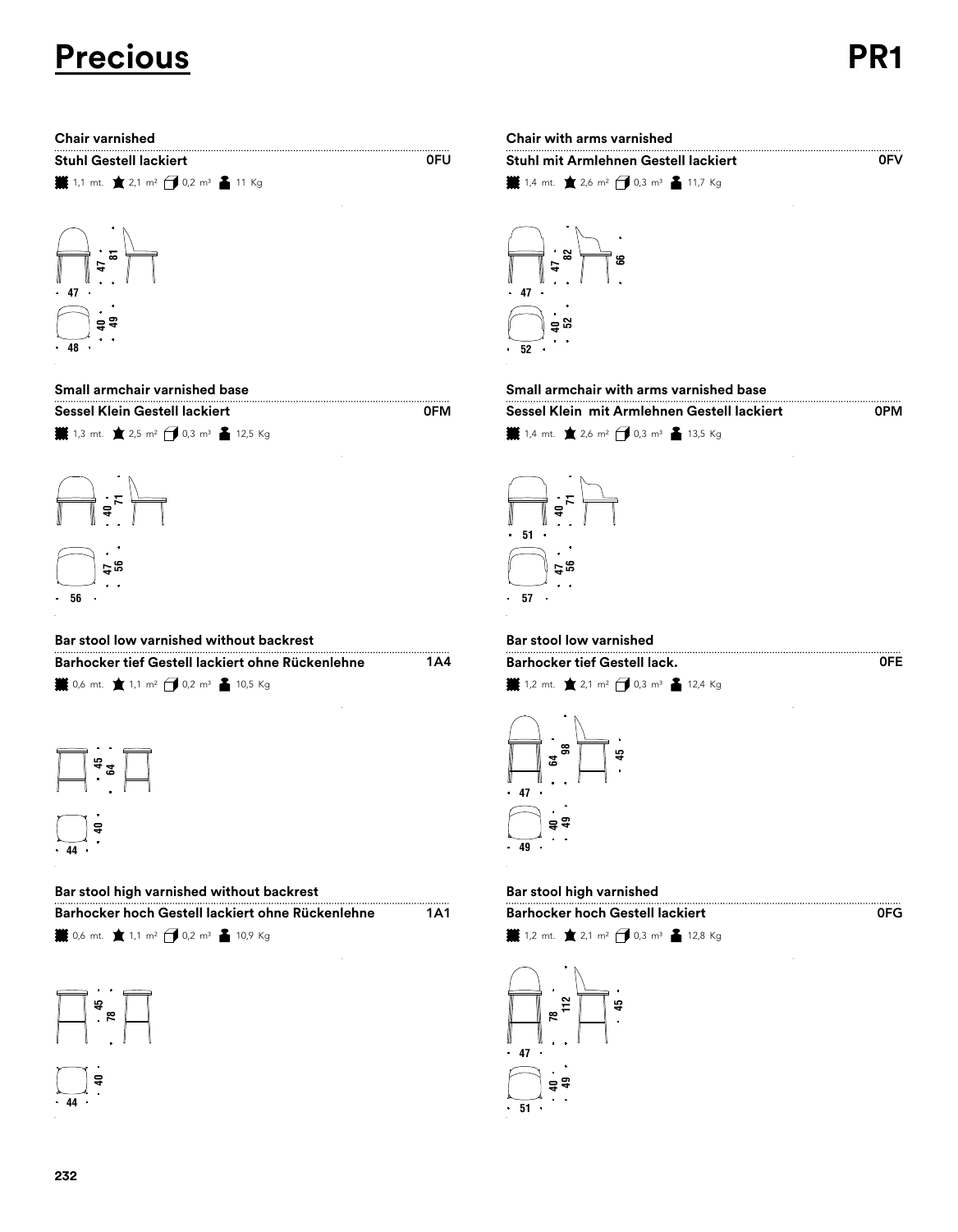# **Precious PR1**

| <b>Stuhl Gestell verchromt</b> |                                                                    |  |  |  |
|--------------------------------|--------------------------------------------------------------------|--|--|--|
|                                | <b>i</b> 1,1 mt. ★ 2,1 m <sup>2</sup> → 0,2 m <sup>3</sup> ▲ 11 Kg |  |  |  |



 $\frac{1}{2}$  1,3 mt.  $\pm$  2,5 m<sup>2</sup>  $\frac{1}{2}$  0,3 m<sup>3</sup>  $\frac{2}{3}$  12,5 Kg **Sessel Klein Gestell verchromt Sessel Klein Gestell verchromt Sessel Klein Gestell verchromt** 

0FN



# **Chrome bar stool low without backrest Chrome Bar stool low**

| Barhocker tief Gestell verchromt ohne Rückenlehne                    | 1A5 |
|----------------------------------------------------------------------|-----|
| <b>¥</b> 0,6 mt. ★ 1,1 m <sup>2</sup> → 0,2 m <sup>3</sup> ▲ 10,5 Kg |     |



# **Chrome bar stool high without backrest Chrome bar stool high**

| Barhocker hoch Gestell verchromt ohne Rückenlehne | <b>Barhocker hoch Gestell verchromt</b> |
|---------------------------------------------------|-----------------------------------------|
| <b>SAMPLE COMPANY</b>                             |                                         |

 $\frac{1}{2}$  0,6 mt.  $\frac{1}{2}$  1,1 m<sup>2</sup>  $\frac{1}{2}$  0,2 m<sup>3</sup>  $\frac{2}{3}$  10,9 Kg



# **Chrome chair Chrome chair with arms**

| Stuhl Gestell verchromt                                            | 0FS | <b>Stuhl mit Armlehnen Gestell verchromt</b>                                                  | <b>OFR</b> |
|--------------------------------------------------------------------|-----|-----------------------------------------------------------------------------------------------|------------|
| <b>¥</b> 1,1 mt. ★ 2,1 m <sup>2</sup> → 0,2 m <sup>3</sup> ▲ 11 Kg |     | <b>1.</b> 1.4 mt. $\bullet$ 2.6 m <sup>2</sup> $\bullet$ 0.3 m <sup>3</sup> $\bullet$ 11.7 Kg |            |



### **Small armchair chromed base Small armchair with arms chromed base**

|                                                                      | Sessel Klein mit Armlehnen Gestell verchromt | 0PN |
|----------------------------------------------------------------------|----------------------------------------------|-----|
| <b>¥</b> 1,4 mt. ★ 2,6 m <sup>2</sup> → 0,3 m <sup>3</sup> ▲ 13,5 Kg |                                              |     |



 $\frac{1}{2}$  1,2 mt.  $\pm 2$ ,1 m<sup>2</sup>  $\frac{1}{2}$  0,3 m<sup>3</sup>  $\frac{1}{2}$  12,4 Kg **Barhocker tief Gestell verchromt** 



| <b>Barhocker hoch Gestell verchromt</b> |  |
|-----------------------------------------|--|

 $\frac{1}{2}$  1,2 mt.  $\pm$  2,1 m<sup>2</sup>  $\frac{1}{2}$  0,3 m<sup>3</sup>  $\frac{2}{2}$  12,8 Kg



0FF

0FO